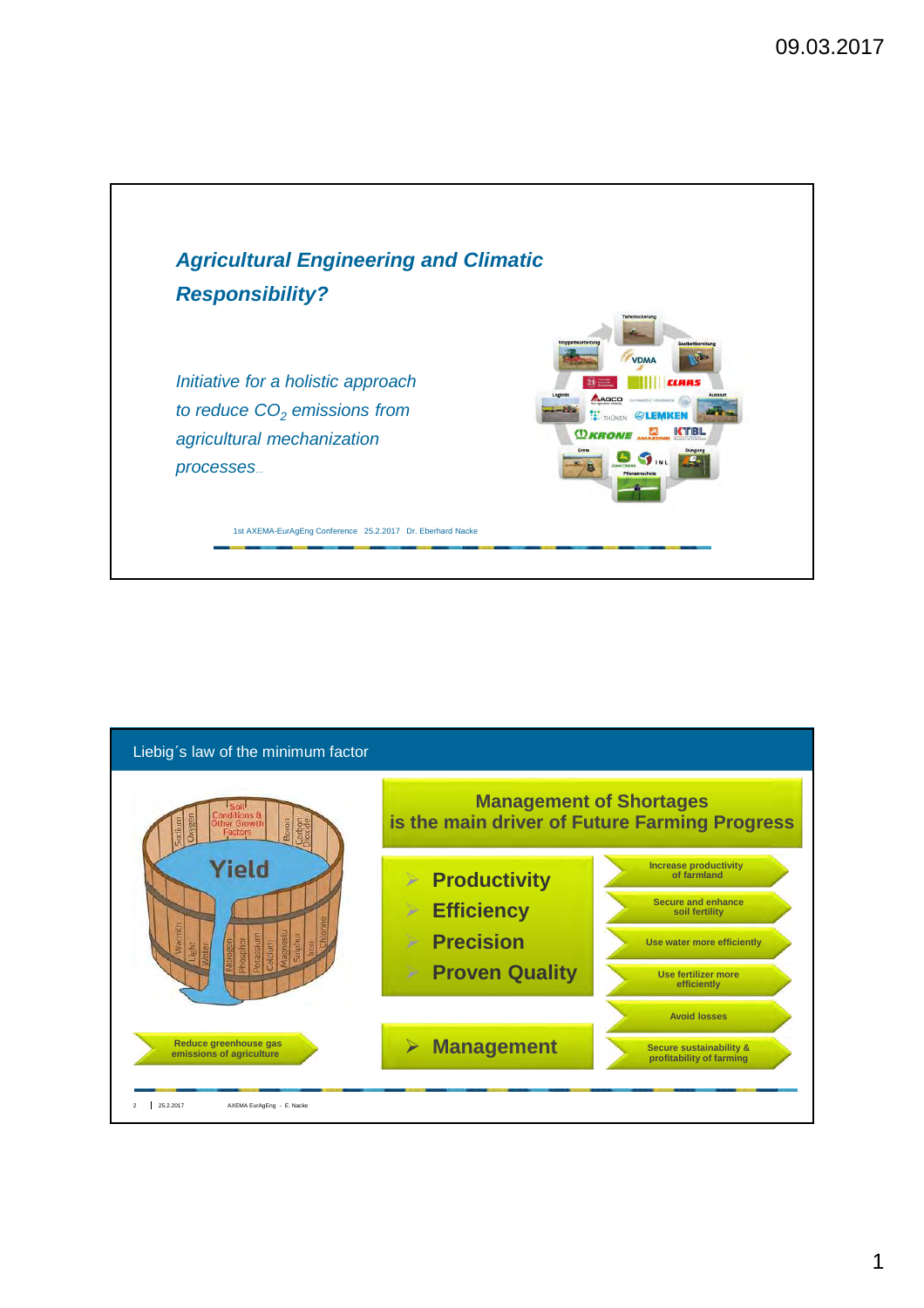

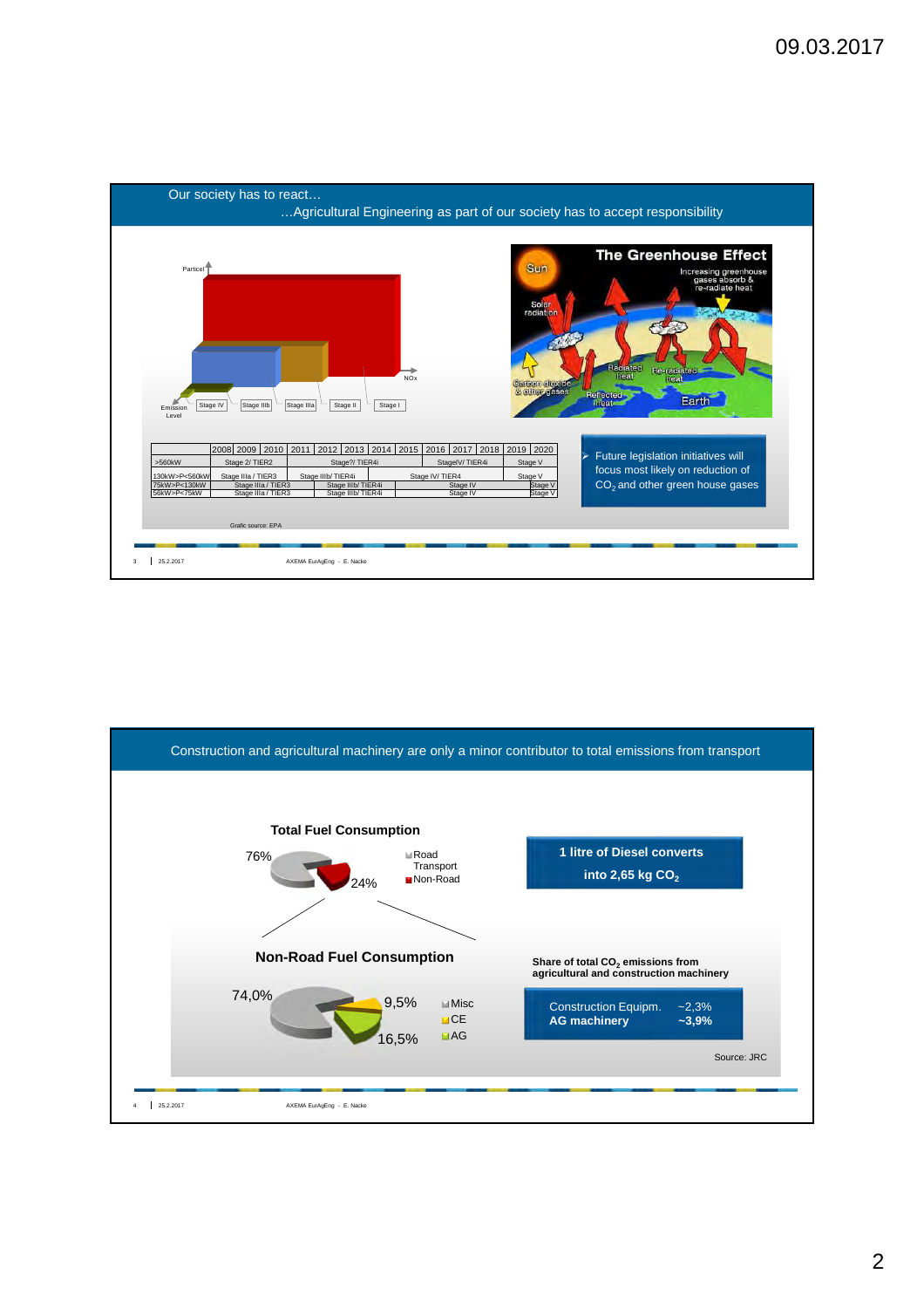

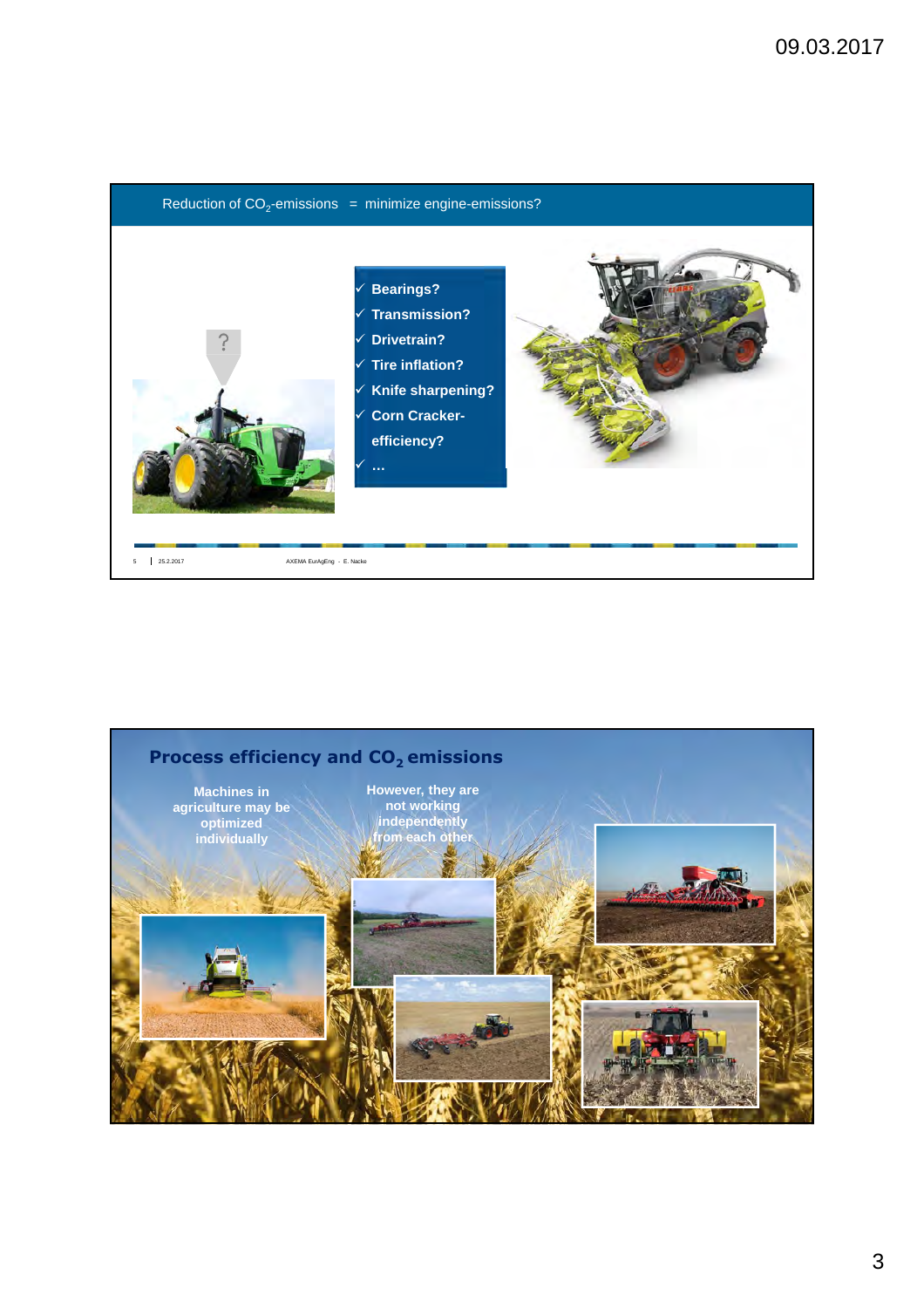

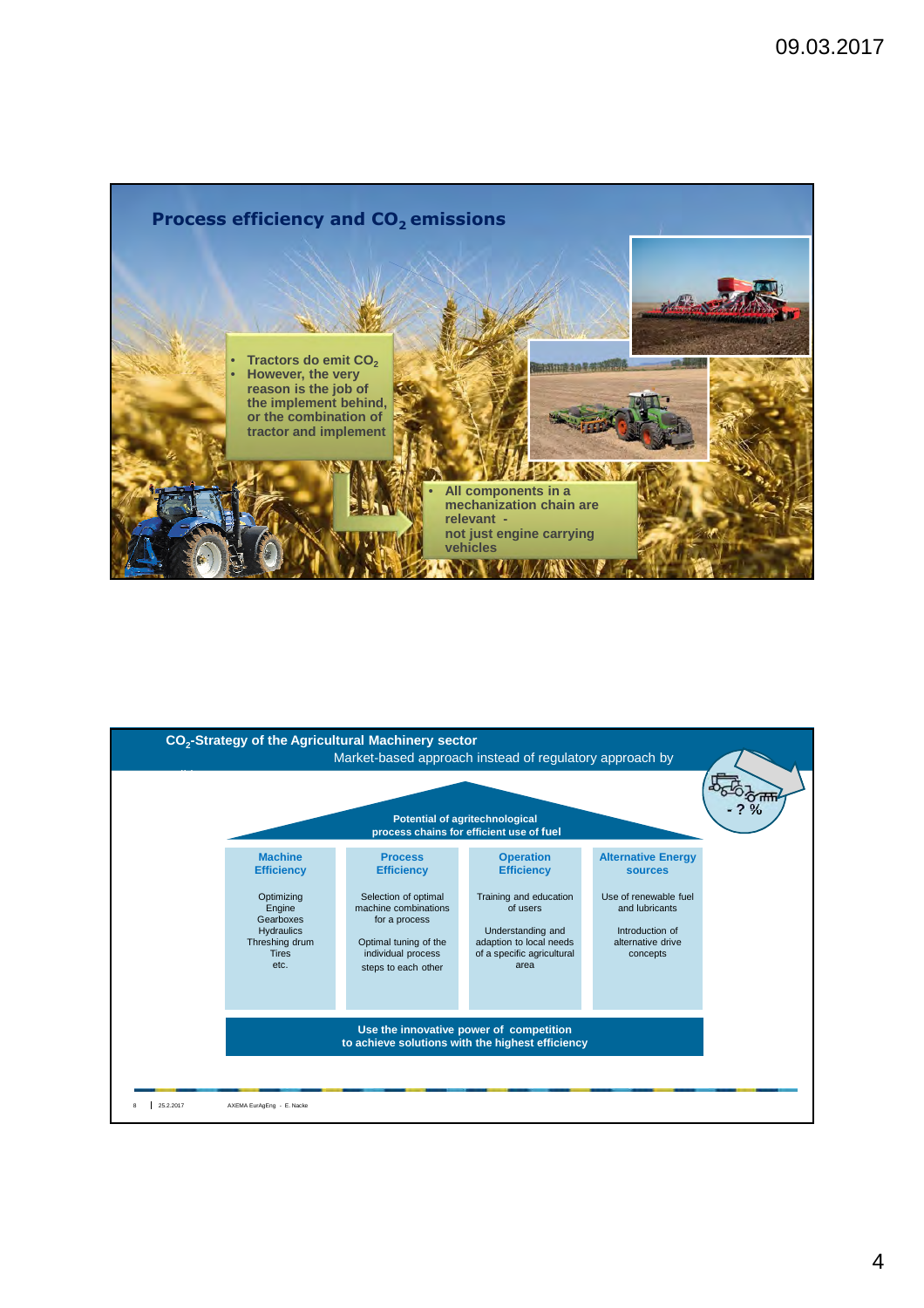

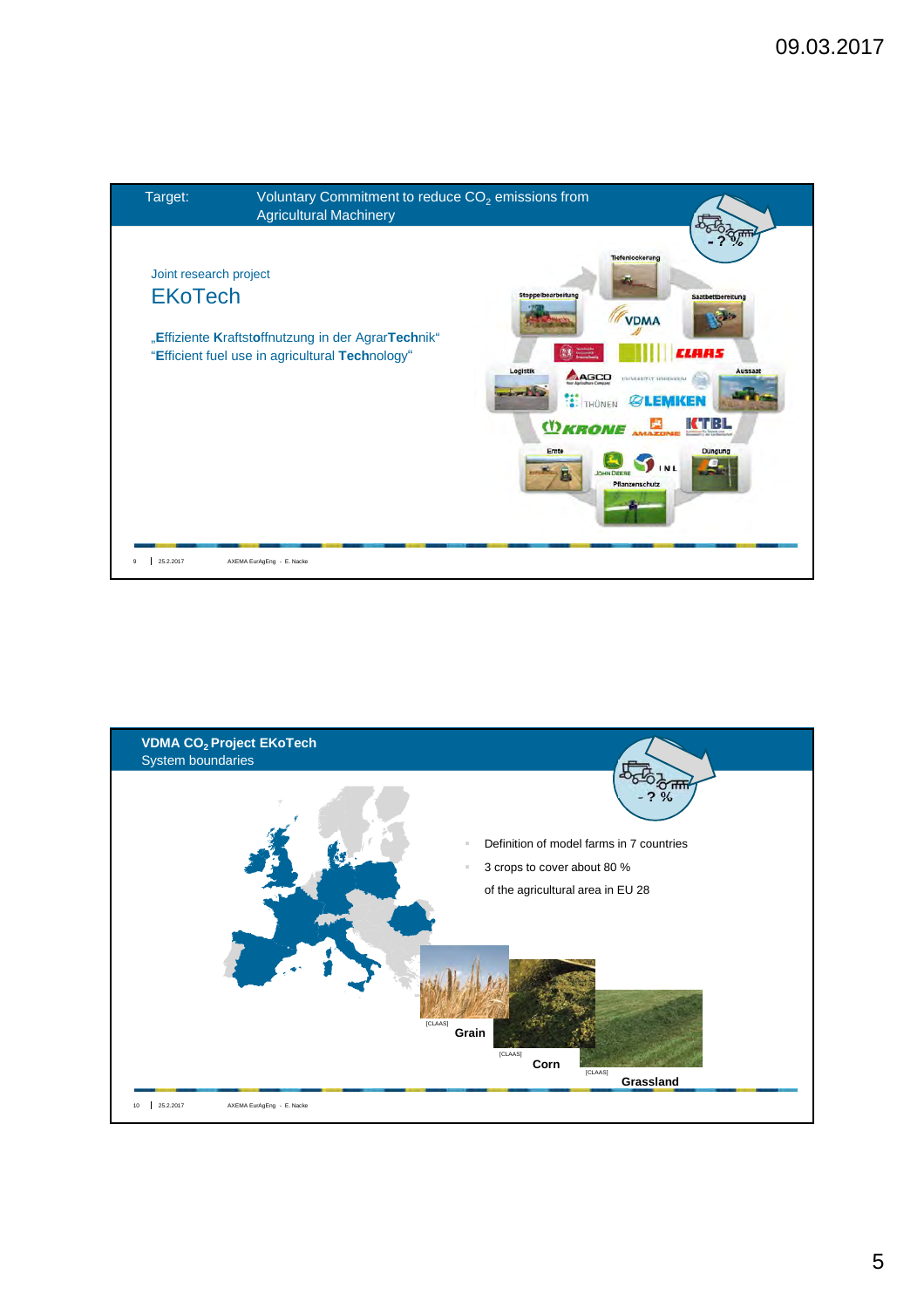

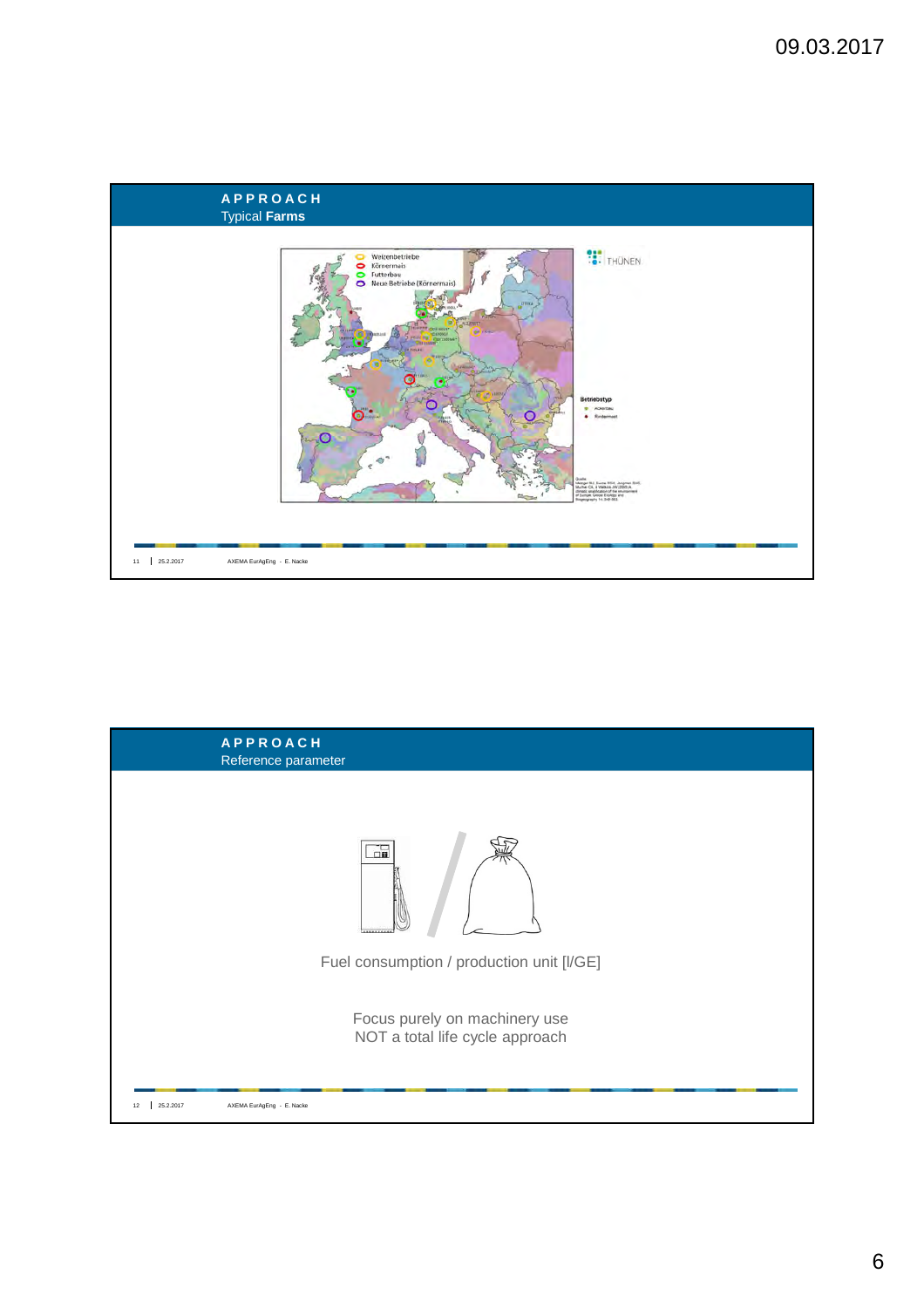

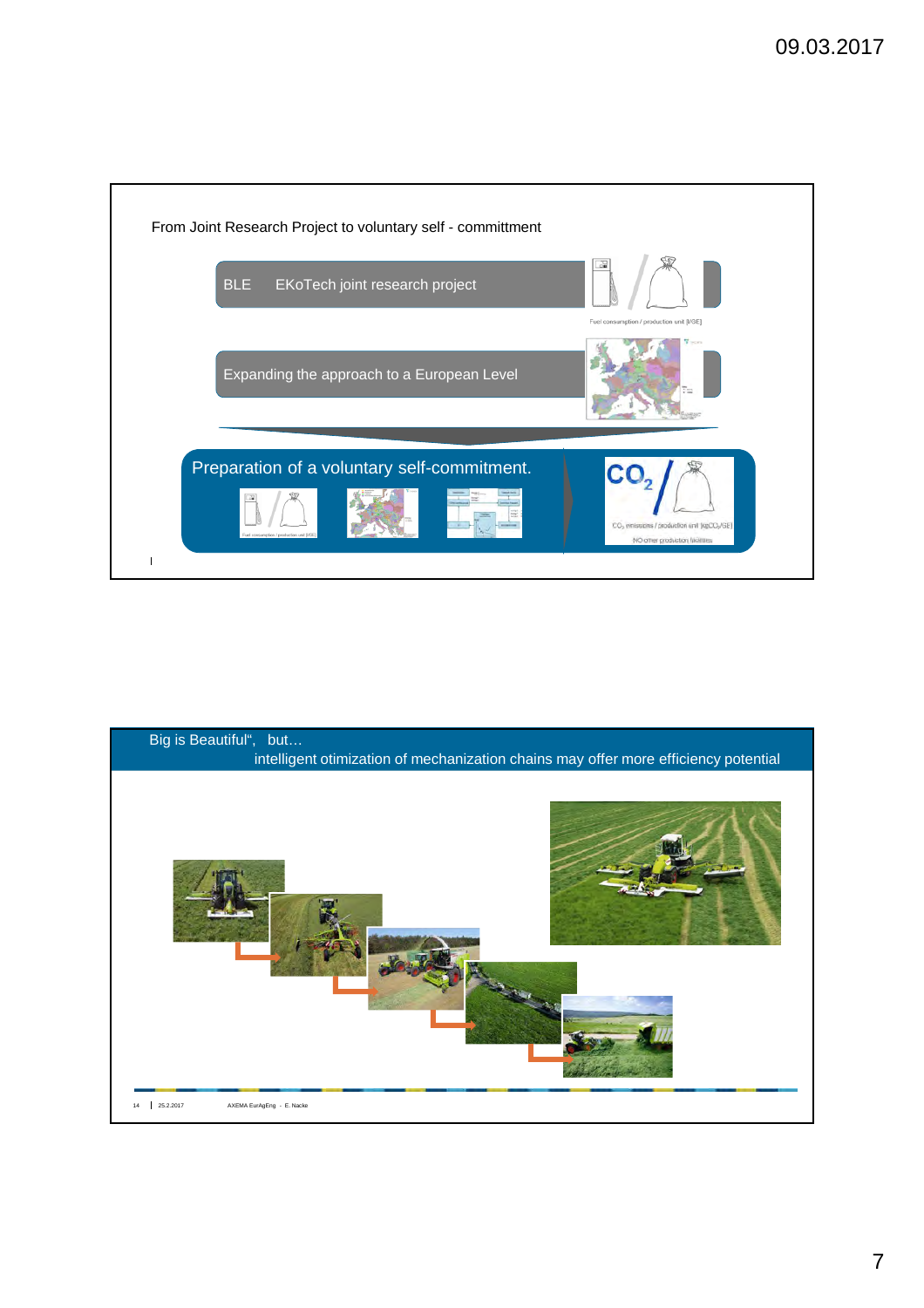



8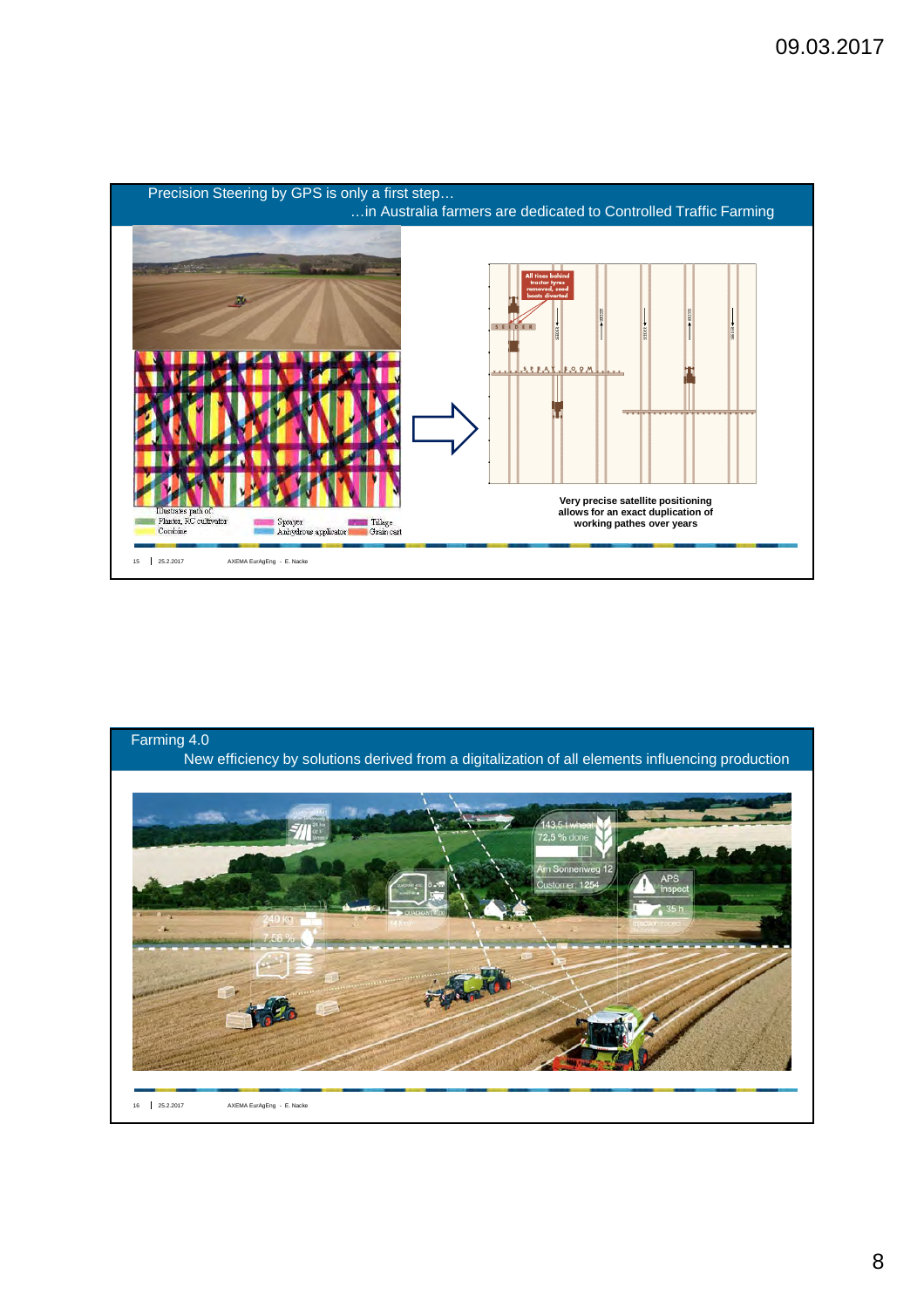



9